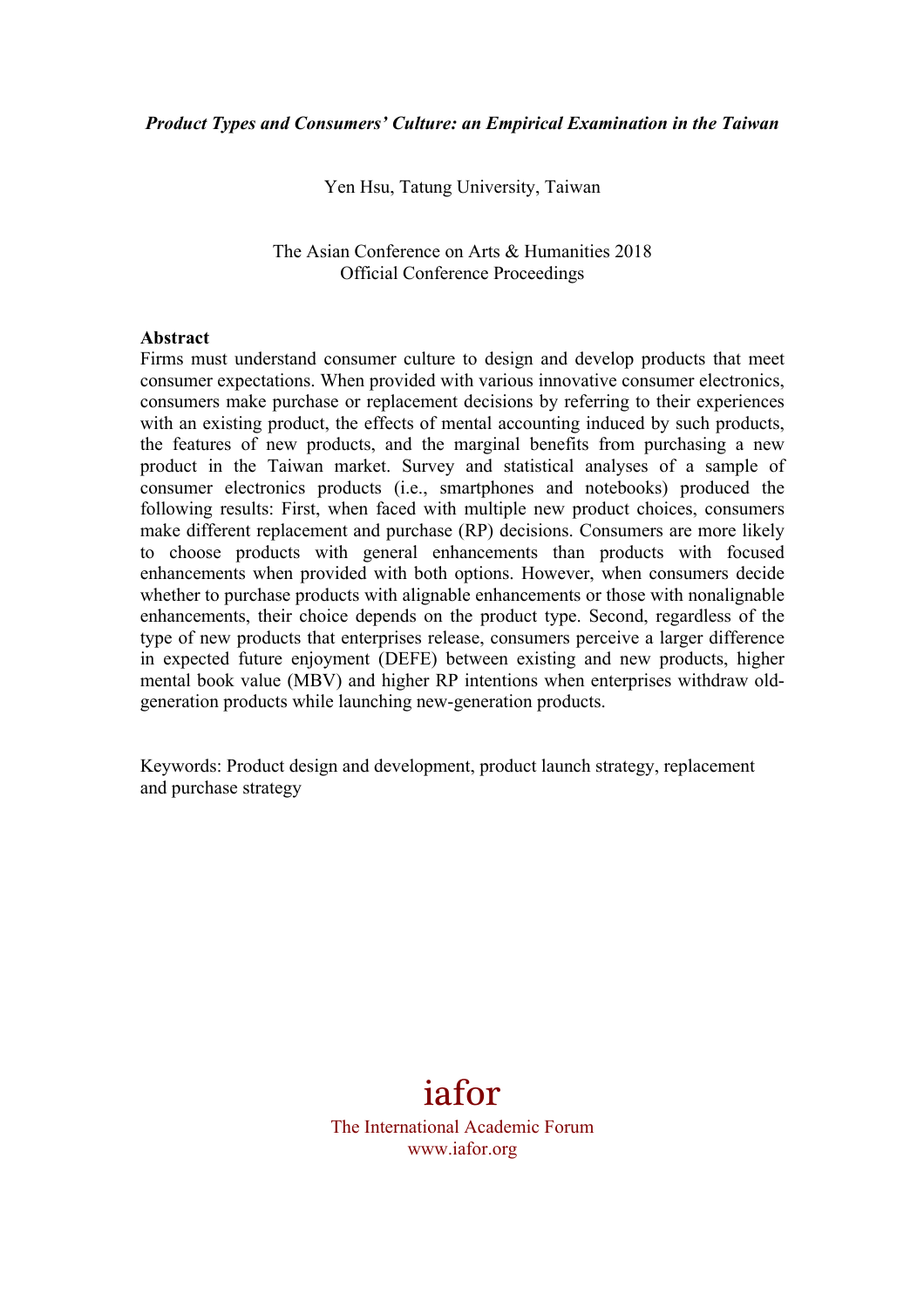#### **Introduction**

Consumer electronics markets are highly competitive because of rapid upgrades and short product life cycles (Damodaran and Wilhelm, 2005). Many firms adopt price reduction marketing strategies to stimulate consumer demand at the expense of profit and image. Because of consumer preferences for novel products, firms introduce new generations of products to maintain market coverage and strengthen competitiveness (Okada, 2006; Xing and Abhary, 2010). To enhance product advantages, the design attributes of a new product, such as its shape, function, and material, must be innovative to attract the attention of consumers, although such features also increase manufacturing costs. Accordingly, formulating effective product launch strategies (PLSs) and conducting product design and development are not only crucial to firm survival and growth, but also closely related to firm performance; therefore, firms must be cautious when handling these two tasks (Claybaugh *et al.*, 2015; Urban and Hauser, 1993; Wu, 2014).

When developing new products, firms often enhance existing products and then introduce them as new products to the market (Crawford and Benedetto, 2014; Ulrich and Eppinger, 2012). For example, after Apple Inc. released the first-generation iPhone in 2007, it subsequently introduced a series of new products in the same line (e.g., iPhone 3G, iPhone 3GS, iPhone 4, iPhone 4S, iPhone 5, iPhone 5S, iPhone 5C, iPhone 6, and iPhone 6 plus, 7). Before release, every new product of Apple Inc. raises consumer speculation regarding the product function and shape, thereby generating a word-of-mouth marketing effect. Although some consumers may have been disappointed about certain new products after they were released, the iPhone has become one of the world's most marketable mobile phones. Another similar example is the ThinkPad notebook jointly created by IBM and Lenovo. After its release, the companies introduced premium options for this line of notebooks, including the Edge series, T series, X series, and various extended models that were anticipated by the market.

This release of iPhone and ThinkPad product series revealed that new products have different consumer implications. From a marketing perspective, consumers may delay purchasing a product when they anticipate the release of a new-generation product, which influences the sale of existing products in the market. Therefore, when firms release a new series of products, they may opt for a product exit strategy, which involves discontinuing the sale of existing products to prevent competition with newgeneration products and to retain their market power and an innovative image. For example, after introducing the Galaxy S6, Samsung Electronics discontinued the Galaxy S5. Similarly, LG Corporation stopped selling the G Pro1 after releasing the G Pro2. Nevertheless, many firms have implemented marketing strategies that promote the coexistence of new and old products in the marketplace, in which they continue to sell old-generation products at a reduced price when a new-generation product is released. For example, Apple Inc. reduced the prices of the iPhone 5 and 5S and continued selling them while introducing the iPhone 6 to the market; after releasing the second generation of the iPad Air, Apple continued selling the first-generation pads at a lower price. Similarly, Sony Mobile continued selling the Xperia Z2 at a reduced price after releasing the Xperia Z3 to continue attracting consumers' attention.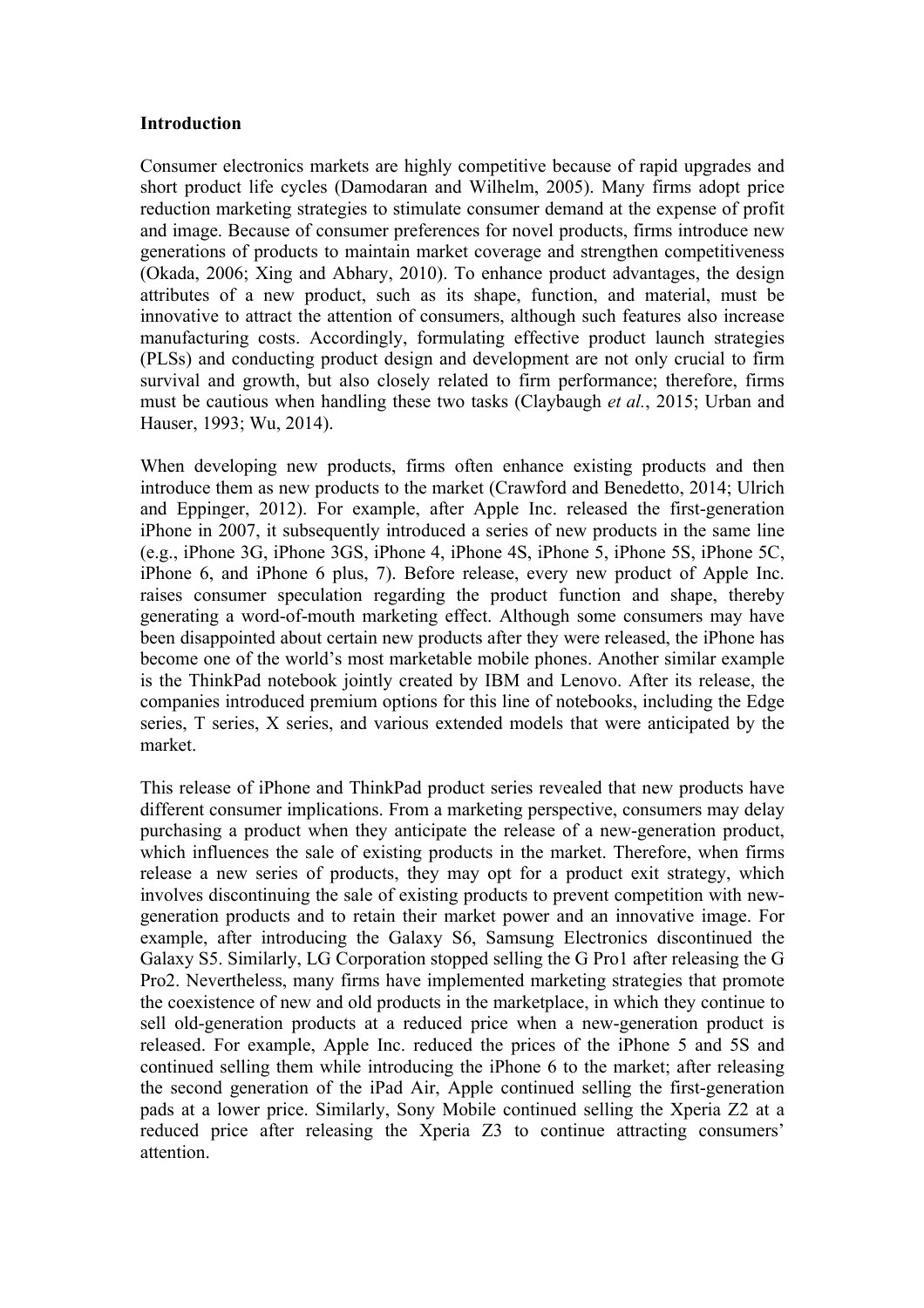For consumers, the most prominent characteristic of new-generation products resides in how they are differentiated from existing products; when the difference is substantial, consumers may a perceive higher risk and learning cost in switching to a new product, or they may perceive greater novelty and benefits from switching, and thus become more willing to purchase a new product (Liu, 2013; Okada, 2006). Furthermore, users and nonusers of existing products may differ in their perceived value toward a new product. In other words, the benefits a product provides depends on numerous confounding factors, and whether consumers already own the product is one such factor. In the highly competitive consumer electronics market, attracting new consumers to purchase a new product is difficult; therefore, the market performance of new products usually relies on the replacement behavior of consumers (Okada, 2006; Ozcan and Sheinin, 2015). Moreover, consumer replacement and purchase (RP) decisions are generally influenced by the marketing strategies adopted when launching a new product; in other words, the selected PLS (e.g., product coexistence vs. product exit) influences the effectiveness of a new product release (Ku *et al.*, 2010).

Ongoing product enhancement and innovative design determine firm performance (Urban and Hauser, 1993). In particular, due to the short life cycle of consumer electronics and the highly competitive consumer electronics market, a firm must consider adding new attributes to new products at the design stage. When a firm decides to maintain the attributes of an existing product instead of adding new ones, it must determine whether it should modify all or part of the existing attributes (Claybaugh *et al.*, 2015). In other words, firms must first recognize the implications that different product innovations and PLSs have on consumers before investigating which product innovations consumers prefer.

Accordingly, this study analyzed how different new product types (NPTs) and PLSs affect consumer RP decisions. This study explore the effects that NPTs as well as product coexistence and product exit strategies have on consumer RP decisions in order to offer practical suggestions on new-product development, design, and marketing strategies.

## **Literature Review and Research Hypotheses**

(1) New Product Types

The term "new product" can mean different things to different people. Crawford and Benedetto (2014) indicated that new products can be categorized according to how new they actually are to the world and to the firm. A commonly used set of categories is as follows: (a) new-to-the-world products (i.e., novel products); (b) new-to-the-firm products (i.e., new product lines); (c) additions to existing product lines; (d) improvements and revisions to existing products; (e) repositioned products; (f) costreduced products. New products created through product enhancement (i.e., Categories c to f) account for a large proportion of the market and are the most common type of product innovations (Crawford and Benedetto, 2014; Ulrich and Eppinger, 2012). Accordingly, the present study focused on new products developed through product enhancement. Product enhancement is defined as improving or adding new functionality, attributes, or benefits to existing products in the market to attract new customers by increasing the added value of the product and to generate a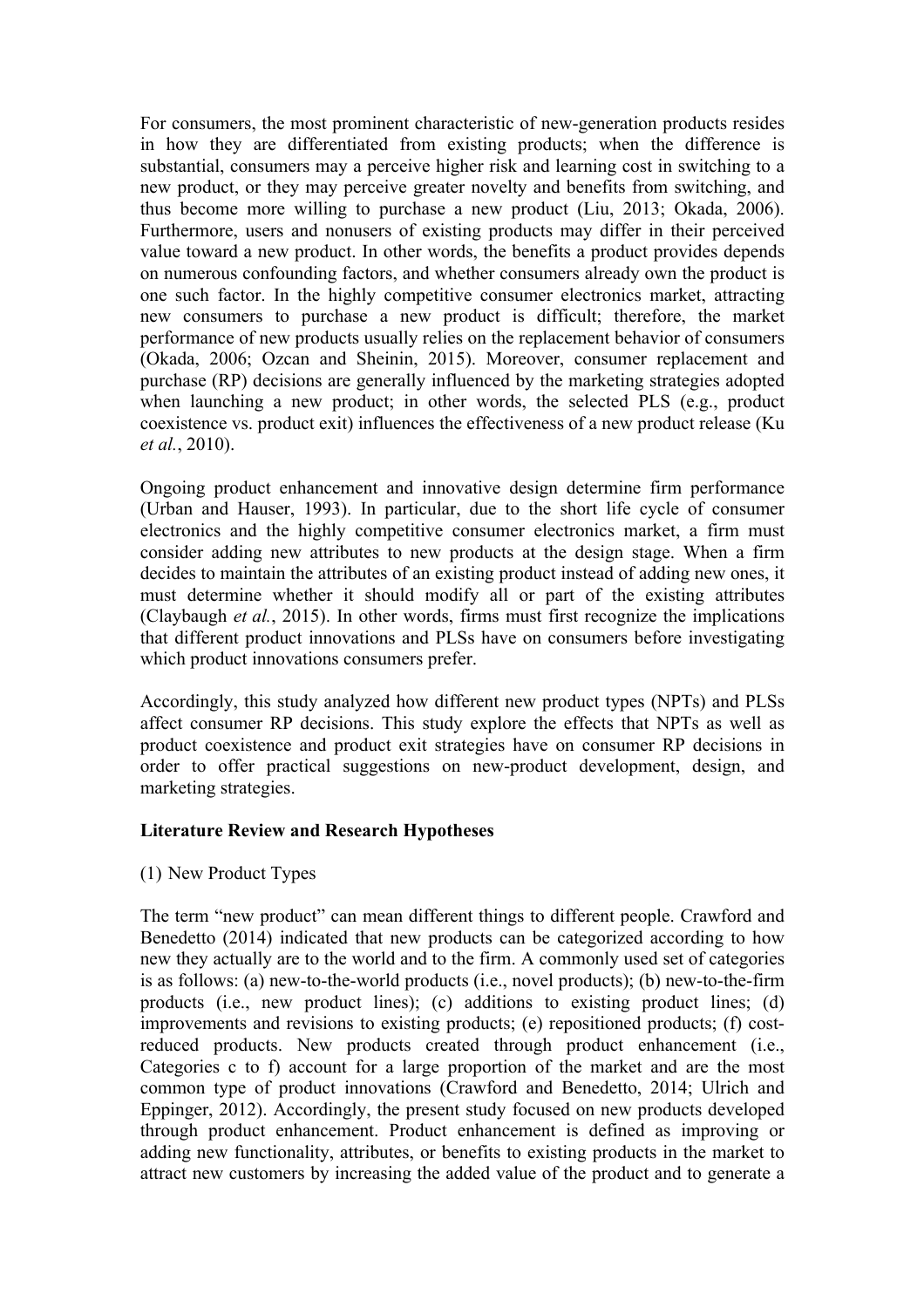replacement need in customers who currently own the product (Okada, 2006). The distinction between new and existing products depends on their commonalities and differences. New and existing products are more similar when they share more commonalities and fewer differences (Tversky, 1977).

New products can be divided into two types according to whether their enhancements are nonalignable or alignable (i.e., whether new attributes are added; Okada, 2006): (a) Nonalignable product enhancement: New products that undergo this type of enhancement differ completely from the existing ones in functions and benefits, and the structure of their product attributes also differ completely. For example, the Microsoft Xbox 360 game console launched in 2009 differed from the previous generation Xbox in how users can control games. Specifically, the Xbox 360 extended the conventional joystick-based operating mode by incorporating the new Kinect system, a motion-sensing input device that emphasizes the use of body motions and gestures for interactive game control, marking an unprecedented new attribute and a nonalignable product enhancement. (b) Alignable product enhancement: New products are enhanced on the basis of their existing attributes without modifying the structure of these products. For example, Apple Inc. released the first and second generation of the iPad Air in 2013 and 2014, respectively. Both products were enhanced in terms of weight, computing speed, and capacity, although these enhancements were only upgrades to the original attributes. Alignable product enhancement can be divided into two types (Okada, 2006): general enhancement (GE), in which case a new product has all of its major attributes enhanced to the same extent, and focused enhancement (FE), in which case only part of the attributes are substantially enhanced.

Figure 1 illustrates the difference in product enhancement. Assume that a product possesses only two attributes (i.e., Attribute 1 and Attribute 2). When a product receives a GE from the original model (i.e.,  $O \rightarrow EG$ ), both attributes are upgraded proportionately. The other two types of upgrade depict one of the product's attributes receiving substantial upgrade;  $O \rightarrow$  EF1 represents a new product receiving an FE on Attribute 1, whereas  $O \rightarrow EF2$  represents a new product receiving an FE on Attribute 2. GEs and FEs are categorized as alignable product enhancements because both enhancements maintain a common structure. When a third attribute Z is added to the original two attributes (i.e., X and Y) of a new product, the diagram in Figure 1 becomes three-dimensional. In this scenario, because the new and old products have different attribute structures, the new product enhancement is nonalignable.



Figure 1: Attributes and types of product enhancement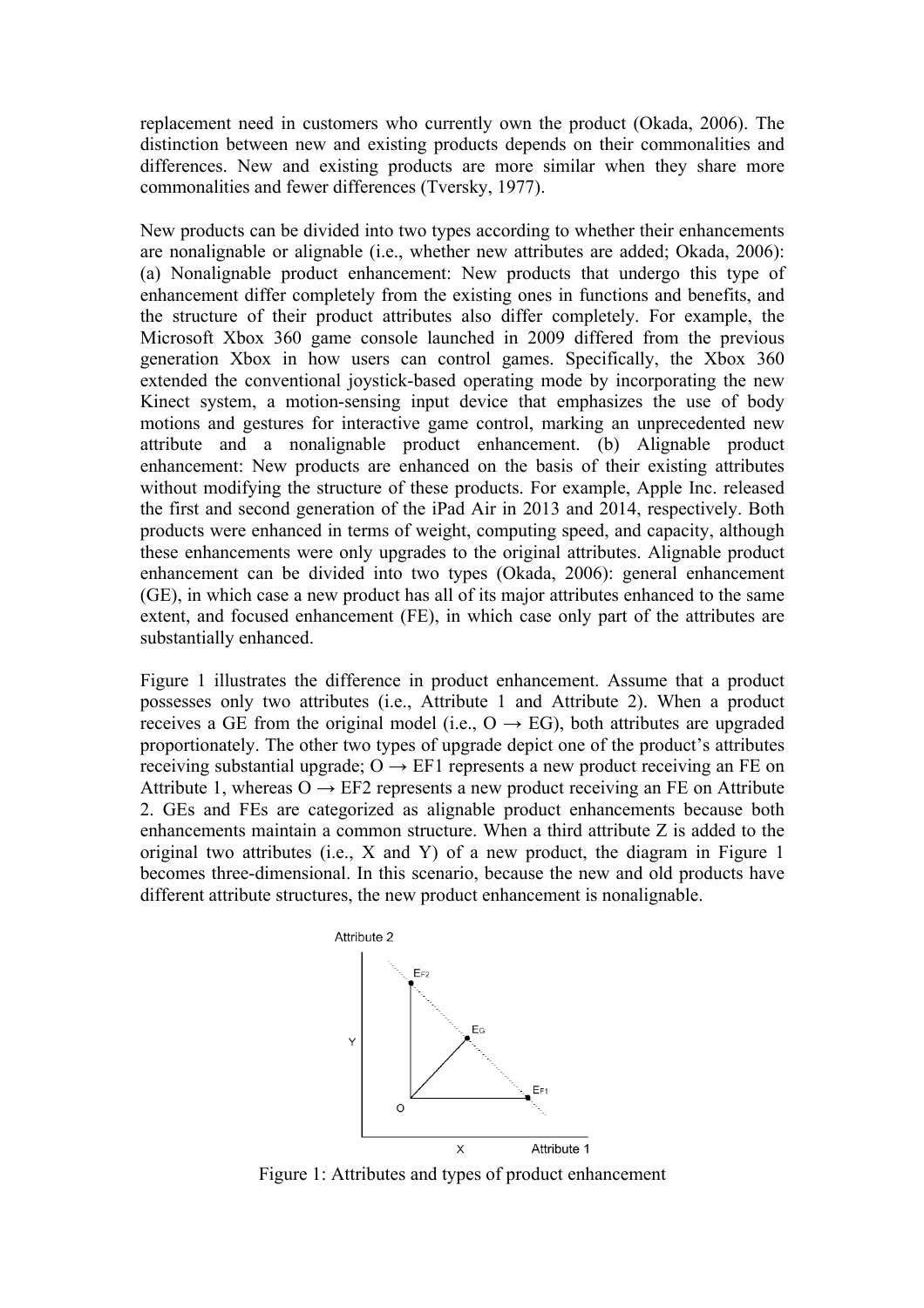# (2) New Product Replacement and Purchase

Consumer electronics refers to the electronic products that are used in daily life for entertainment, documentation, and communication purposes. Consumers generally possess a certain degree of knowledge and experience with such products, and many choices are involved because of rapid upgrades. Consequently, the decision of whether to purchase such products involves a decision-making scenario centered on product replacement rather than new purchase or repurchase (Ku *et al.*, 2010). Furthermore, how consumers view these products is affected by their experiences. When making replacement decisions, consumers mainly focus on comparing the benefits of new and existing products (Bhat *et al.*, 1998) and the psychological cost incurred by existing products (Okada, 2006). Nevertheless, purchasing a new product can involve a series of complex decision-making steps including identifying needs, collecting information, evaluating choices, and making final decisions. Repurchases involve less complex decision-making steps pertaining to factors such as brand awareness, price, or even packaging preferences (Hoyer, 1984; Hoyer and Brown, 1990).

When purchasing a new product as a replacement, consumers gain fewer marginal benefits compared with when making a new purchase because they already own an older version of the new product. Moreover, consumer preferences may be influenced or altered by their experiences with the existing product; by contrast, consumers making a new purchase have no such experience (Okada, 2006). Consumers purchasing a replacement differ from those making repurchases in that they tend to focus on one brand when searching for information and evaluating purchase options (Bhat *et al.*, 1998; Mosavi and Ghaedi, 2012).

In summary, when purchasing a new product as a replacement, consumers consider continuing to use the existing product if it satisfies their current needs, or they might upgrade to a new product, in which case the existing product may be replaced before the end of its service life. According to mental accounting theory (Thaler, 1999), replacement decisions frequently involve or are impeded by the problem of MBV, whereas new purchase decisions are unaffected (Okada, 2001). Therefore, this study argues that consumers tend to make replacement decisions when they expect a substantial improvement in the enjoyment derived from a new product or when the MBV of the existing product is low.

## (3) Product Launch Strategies

Pilot Experiment: This study adopted smartphones and notebooks, which have relatively short life cycles and are sold in highly competitive markets, as the research sample for the following reasons: (a) The two types of consumer electronics products are common in daily life and possess various attributes. (b) Brand owners of the two types of products frequently release a series of new products through product upgrades. (c) The two types of products were selected to minimize gender differences in consumption. To test whether smartphones and notebooks correspond with the aforementioned three descriptions, this study referred to Gammoh et al. (2006) and adopted a convenience sampling method targeting consumers at several consumer electronics retailers for a pilot experiment. The customers were approached after making purchases at the retailers, at which point the experiment was explained to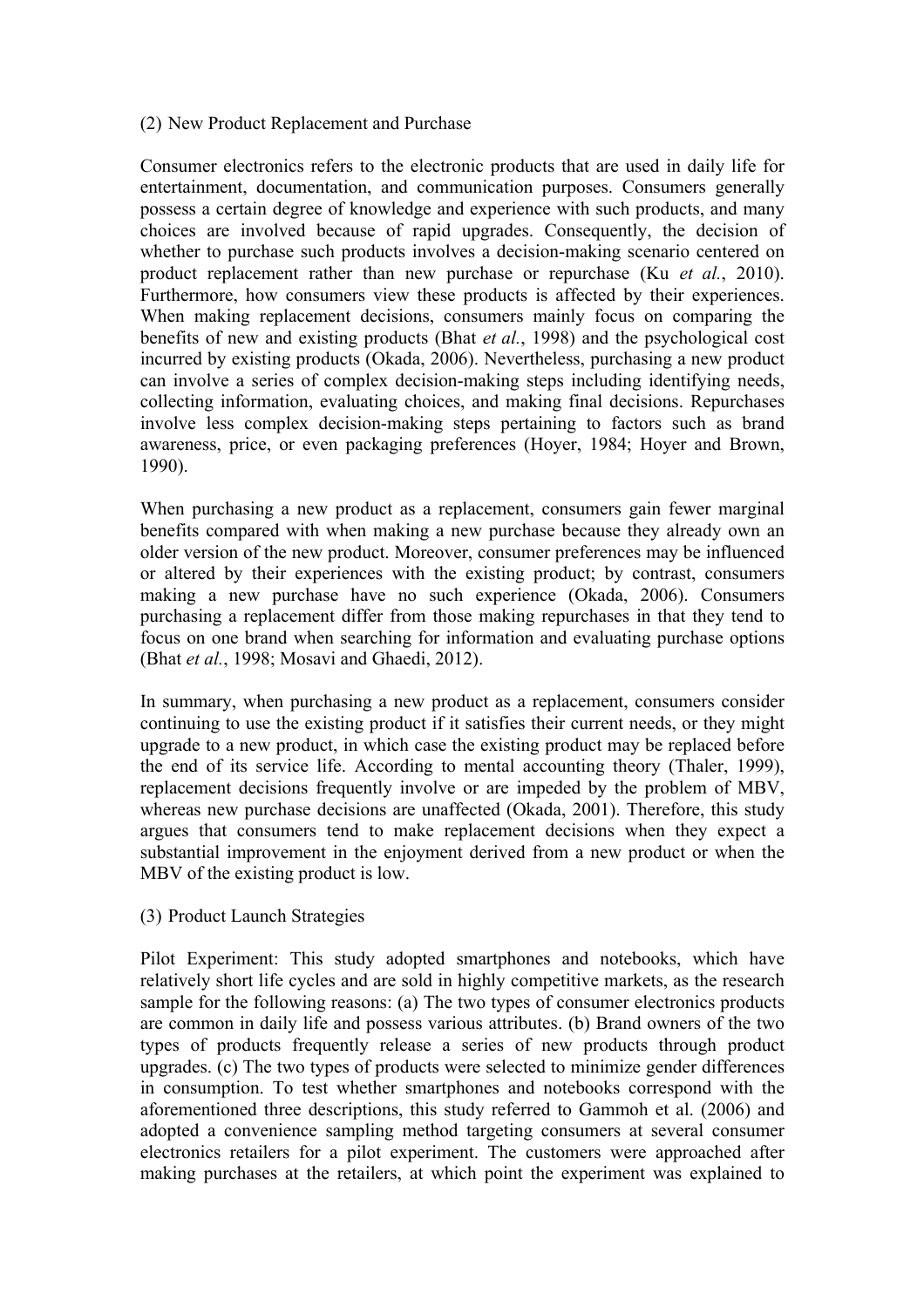them. The participants were required to answer the following items, which were measured using a 7-point Likert scale with scores ranging from 1 (strongly disagree) to 7 (strongly agree):

- l Smartphones and notebooks are familiar to me.
- l Smartphones and notebooks are important to me.
- l I am capable of using the basic functions of smartphones and computers.

Formal Experiment: The outcome variable of the formal experiment was the participants' RP decisions. The independent variables were the NPTs and PLSs. A three-factor between-subjects design was adopted to manipulate the three variables— NPT structures (i.e., alignable vs. nonalignable), types of new product enhancements (i.e., GE or FE), and PLSs (i.e., product coexistence vs. product exit)—to generate eight experimental scenarios.

# **Sampling and Data Collection**

The experiment was performed at various consumer electronics retailers. Convenience sampling was adopted to recruit customers visiting and purchasing items from the stores. Upon recruitment, the details of the experiment were explained to the participants. The age of the participants ranged from 19 to 40 years. A betweensubjects design was adopted for the survey, whereas a within-subjects design was adopted for the two target products.

A total of 400 questionnaires were distributed in the formal experiment (8 experimental scenarios  $\times$  50 participants). During the survey, assistants explained the purpose, process, and rules for answering the questions to the participants. After granting consent, various experimental scenarios were presented to the participants for them to answer the questionnaires. Before the experiment, the participants were required to read the textual and graphic descriptions of the NPTs and then descriptions of the product coexistence and product exit strategies. The assistants answered any questions raised by the participants. Finally, the participants answered the questionnaires about product DEFE, MBV, and RP decisions.

## **Data Analysis and Results**

Table 1 presents the descriptive statistics for the DEFE between the old- and new generation products, MBV of the old-generation product, and RP intentions under the different product enhancement types (PETs; i.e., GE vs. FE) and PLSs (i.e., product coexistence vs. product exit) for the smartphones and notebooks.

For the product type, the overall average DEFE of the smartphones (i.e., 4.72, 5.11, 4.67, 4.89,  $M = 4.85$ ) was higher than that of the notebooks (i.e., 4.76, 4.91, 4.55, 4.89,  $M = 4.78$ ), indicating that the participants were more dissatisfied with the smartphones than with the notebooks. The average perceived MBV of the smartphones (i.e., 3.94, 4.90, 3.87, 4.12,  $M = 4.21$ ) was higher than that of the notebooks (i.e., 3.59, 4.03, 3.31, 4.04,  $M = 3.74$ ), revealing that the old smartphones provided less value and exhibited a lower level of price worthiness than did the existing notebooks.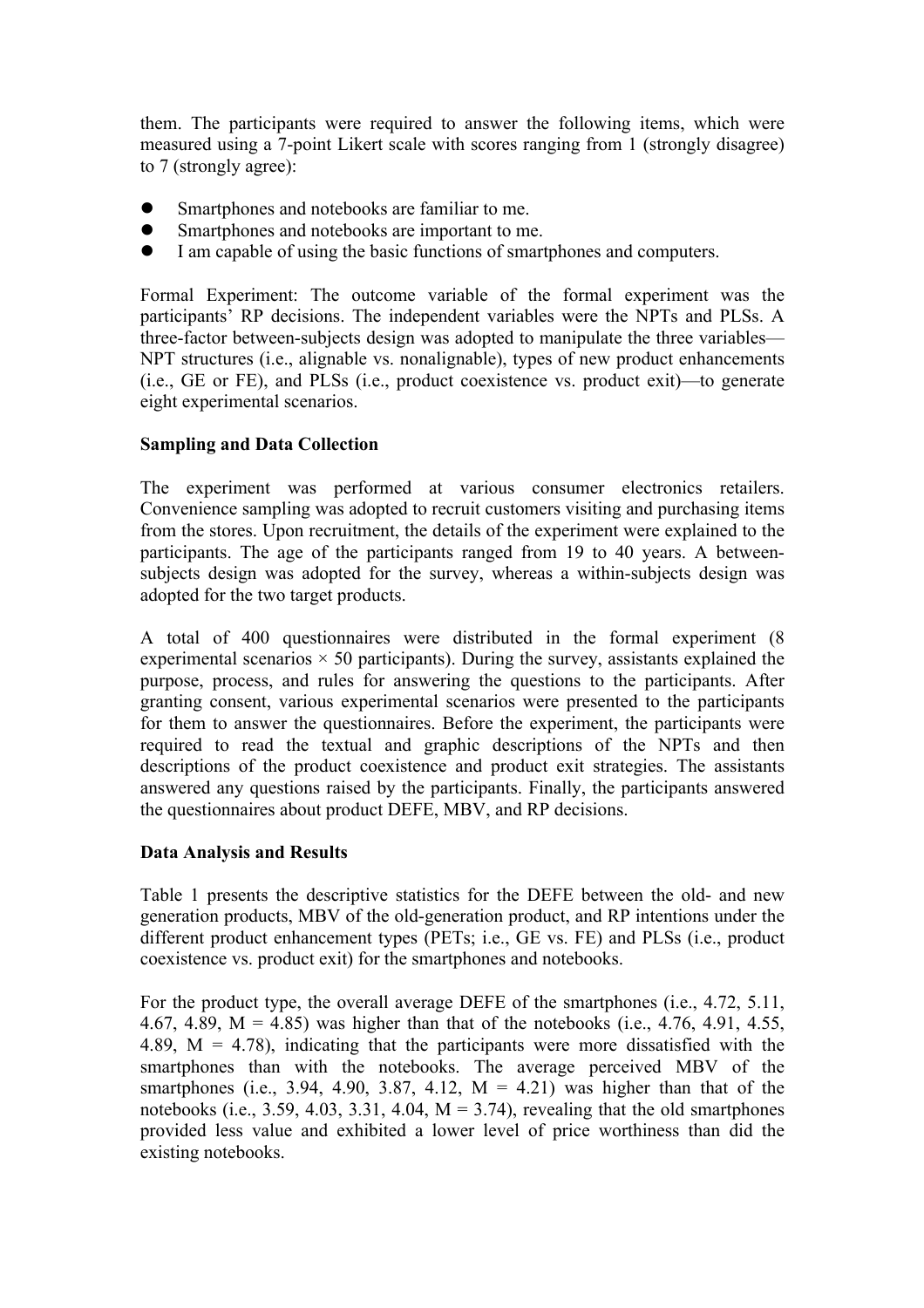Furthermore, regarding the innovation type, the average DEFE between the existing and new products was higher in the scenario of GE innovation than in the FE scenario for both the smartphones (4.92 vs. 4.78) and the notebooks (4.84 vs. 4.72), indicating that the participants were more dissatisfied with GE products than with the FE products. Similarly, the average perceived MBV of the GE products was higher than that of the FE products for both the smartphones (4.42 vs. 4.00) and the notebooks (3.81 vs. 3.68), indicating that the GE products provided less value and demonstrated a lower level of price worthiness compared with the FE products.

Finally, regarding the PLSs, the average DEFEs between the existing and new products were higher in the product exit scenario than in the product coexistence scenario, for both the smartphones (GE: 5.11 vs. 4.72; FE: 4.89 vs. 4.67) and the notebook (GE: 4.91 vs. 4.76; FE: 4.89 vs. 4.55). The overall average DEFE in the product exit scenario was higher than that in the product coexistence scenario (4.95 vs. 4.68). These results indicate that the participants felt dissatisfied with the exiting products, regarding them as the last generation of that type of product. Similarly, the average MBV of the existing product was higher in the product exit scenario than in the product coexistence scenario, for both the smartphones (GE: 4.90 vs. 3.94; FE: 4.12 vs. 3.87) and the notebooks (GE: 4.03 vs. 3.59; FE 4.04 vs. 3.31). The overall average perceived MBV in the product exit scenario was higher than that in the product coexistence scenario (4.95 vs. 4.68). These results indicate that the existing products provided less value and exhibited a lower level of price worthiness compared with the new products.

| Product    | <b>PET</b> | <b>PLS</b>  | Sample<br>size | <b>DEFE</b> | <b>MBV</b> | RP             |
|------------|------------|-------------|----------------|-------------|------------|----------------|
| Smartphone | <b>GE</b>  | coexistence | 50             | 4.72(1.31)  | 3.94(0.95) | 4.49<br>(0.98) |
|            |            | exit        | 50             | 5.11(1.28)  | 4.90(1.11) | 4.25<br>(1.65) |
|            | FE         | coexistence | 50             | 4.67(1.03)  | 3.87(1.37) | 4.58<br>(1.49) |
|            |            | exit        | 50             | 4.89(1.36)  | 4.12(1.03) | 4.32<br>(1.37) |
| Notebook   | <b>GE</b>  | coexistence | 50             | 4.76(0.95)  | 3.59(0.98) | 4.17<br>(1.54) |
|            |            | exit        | 50             | 4.91(1.64)  | 4.03(1.19) | 4.35<br>(1.26) |
|            | <b>FE</b>  | coexistence | 50             | 4.55(1.10)  | 3.31(1.62) | 4.42<br>(1.34) |
|            |            | exit        | 50             | 4.89(1.36)  | 4.04(1.51) | 4.19<br>(1.69) |
|            |            |             | 400            | 4.81 (1.42) | 3.97(1.34) | 4.35<br>(1.40) |

Table 1: Descriptive statistics on the variable of PET

Notes: PET: product enhancement type; PLS: product launch strategy; DEFE: difference in expected future enjoyment; MBV: mental book value; RP: replacement and purchase; Standard deviations are indicated in parentheses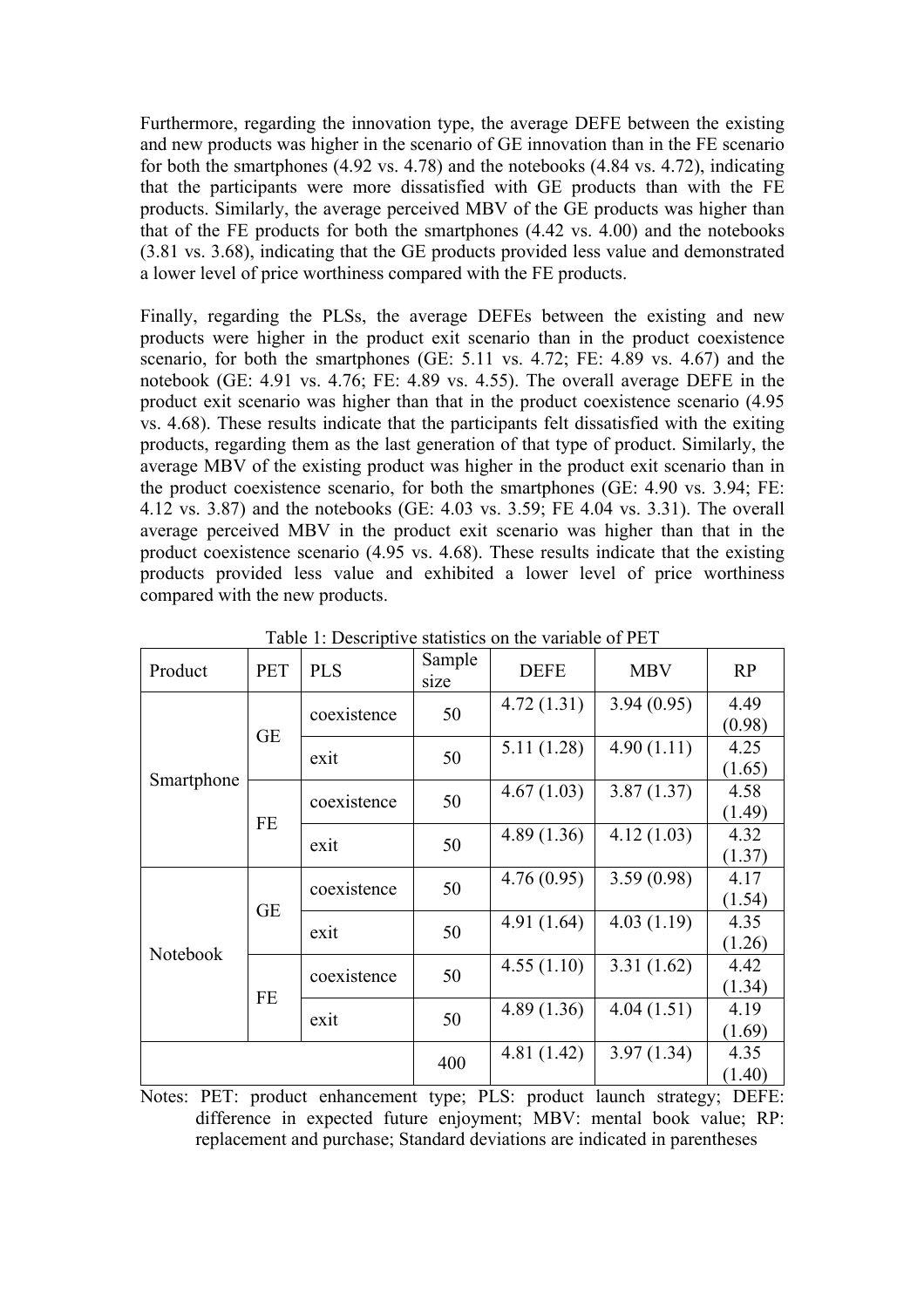Table 2 presents the descriptive statistics for the DEFE between the old- and new generation products, MBV of the old-generation product, and RP intentions under the different product structures (i.e., PAD vs. PND) and PLSs (i.e., product coexistence vs. product exit) for the smartphones and notebooks.

In terms of product type, the overall average DEFE of the smartphones (i.e., 4.88, 5.04, 4.62, 5.09,  $M = 4.91$ ) was higher than that of the notebooks (i.e., 4.45, 4.89, 4.75, 4.96,  $M = 4.76$ ), indicating that the participants felt more dissatisfied with the smartphones than with the notebooks. The average perceived MBV of the smartphones (i.e., 4.52, 4.78, 3.86, 4.12,  $M = 4.32$ ) was higher than that of the notebooks (i.e., 3.31, 4.04, 3.59, 4.03,  $M = 3.74$ ), revealing that the old smartphone provided less value and exhibited a lower level of price worthiness compared with the existing notebooks.

In terms of smartphone innovation type, this study observed that the average DEFE between the existing and new products was higher in the PAD scenario (i.e., 4.88, 5.04,  $M = 4.96$ ) than in the PND scenario (i.e., 4.62, 5.09,  $M = 4.86$ ), revealing that the participants felt more dissatisfied with the PADs than they did with the PNDs. Similarly, the average perceived MBV of the PADs (i.e., 4.52, 4.78,  $M = 4.65$ ) was higher than that of the PNDs (i.e., 3.86, 4.12,  $M = 3.99$ ), indicating that the PADs provided less value and demonstrated a lower level of price worthiness in comparison with the PND.

Conversely, according to the notebook innovation type, the average DEFE between the existing and new products was higher in the PAD scenario than in the PND scenario  $(4.86 > 4.67)$ , revealing that the participants felt more dissatisfied with PADs than with PNDs. Similarly, the average perceived MBV of the PADs (3.81) was higher than that of the PNDs (3.68), indicating that PADs provided less value and demonstrated a lower level of price worthiness than PNDs did.

Finally, for the PLSs, the average DEFEs between the existing and new products were higher in the product exit scenario than in the product coexistence scenario, for both the smartphones (PAD: 5.04 vs. 4.88; PND: 5.09 vs. 4.62) and the notebooks (PAD: 4.89 vs. 4.45; PND: 4.96 vs. 4.75). The overall average DEFE in the product exit scenario was higher than that in the product coexistence scenario (5.00 vs. 4.24). These results indicate that the participants felt dissatisfied with the exiting products and considered them as the last generation of its type. Similarly, the average MBV for the existing products were higher in the product exit scenario than in the product coexistence scenario, for both the smartphones (PAD: 4.78 vs. 4.52; PND: 4.12 vs. 3.86 and the notebooks (PAD: 4.04 vs. 3.31; PND: 4.03 vs. 3.59). The overall average perceived MBV in the product exit scenario (4.24) was higher than that in the product coexistence scenario (3.82). These results indicate that the existing products provided less value and exhibited a lower level of price worthiness compared with the new products.

| Product        | NPT structure<br>difference | PLS         | Sample<br>size | DEFE | <b>MBV</b> | RP         |
|----------------|-----------------------------|-------------|----------------|------|------------|------------|
| Smartpho<br>ne | Alignable<br>difference     | Coexistence | 50             | 4.88 | 1 64       | 4.31<br>69 |
|                |                             |             |                |      |            |            |

Table 2: Descriptive statistics on the variable of NPT structure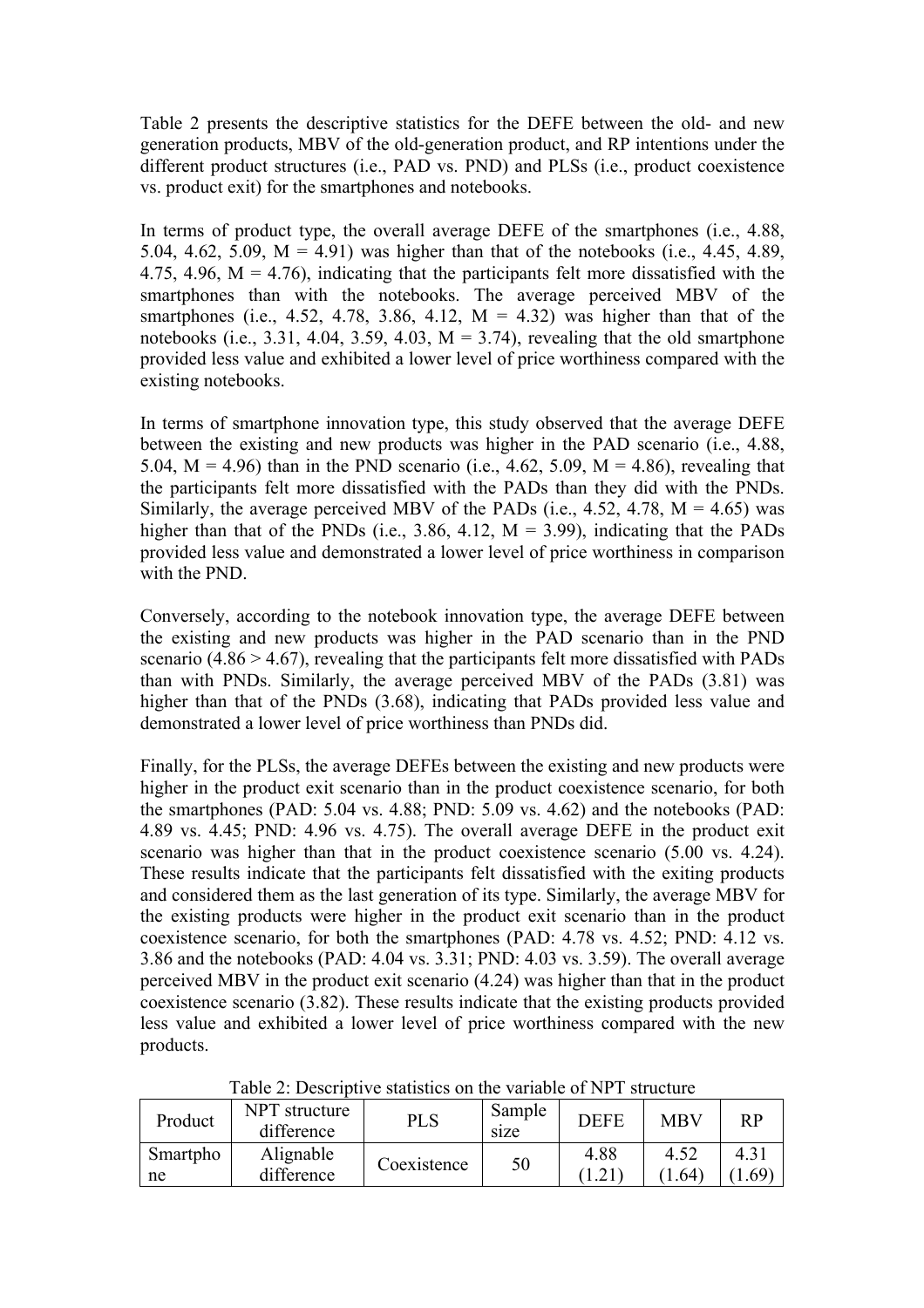|          | (PAD)                               | Exit        | 50  | 5.04   | 4.78   | 4.26   |
|----------|-------------------------------------|-------------|-----|--------|--------|--------|
|          |                                     |             |     | (1.34) | (1.34) | (1.38) |
|          | Nonalighable<br>difference<br>(PNE) | Coexistence | 50  | 4.62   | 3.86   | 4.57   |
|          |                                     |             |     | (1.60) | (1.41) | (0.87) |
|          |                                     | Exit        | 50  | 5.09   | 4.12   | 4.16   |
|          |                                     |             |     | (0.94) | (1.58) | (0.12) |
| Notebook | Alignable<br>difference<br>(PAD)    | Coexistence | 50  | 4.45   | 3.31   | 4.37   |
|          |                                     |             |     | (0.89) | (1.52) | (1.12) |
|          |                                     | Exit        | 50  | 4.89   | 4.04   | 4.19   |
|          |                                     |             |     | (1.14) | (0.83) | (1.37) |
|          | Nonalignable<br>difference          | Coexistence | 50  | 4.75   | 3.59   | 4.48   |
|          |                                     |             |     | (1.60) | (0.64) | (1.41) |
|          |                                     | Exit        | 50  | 4.96   | 4.03   | 4.25   |
|          | (PNE)                               |             |     | (1.46) | (1.18) | (1.60) |
| Total    |                                     |             | 400 | 4.84   | 4.03   | 4.32   |
|          |                                     |             |     | (1.45) | (1.36) | (1.34) |

Notes: PET: product enhancement type; PLS: product launch strategy; DEFE: difference in expected future enjoyment; MBV: mental book value; RP: replacement and purchase; Standard deviations are indicated in parentheses

# **Discussion and Conclusion**

Firms commonly adopt product upgrades or enhancements as a competitive strategy for new product innovations because of the rapid upgrades and short life cycles of consumer electronics. This study analyzed and explored how certain combinations of NPTs and PLSs for new products affect consumer RP decisions.

Compared with the level of innovation in existing products, new-generation products are more positively correlated with DEFE. Similar to brand extension strategies, product enhancements or upgrades are categorized as product line extension strategies, which are crucial strategies for developing new products. Therefore, with limited research and development resources, employing appropriate product innovation techniques to continuously release new products can affect the perceived DEFE between new- and old-generation products when raising consumer awareness of new products.

Furthermore, the participants in the present study perceived higher MBV and DEFE between existing and new products in the product exit scenario than they did in the product coexistence scenario. Consequently, to facilitate consumer RP decisions, firms should consider adopting a product exit strategy when launching a new product in order to expand consumer-perceived DEFE between new- and old-generation products. Another strategy is to deliberately create the impression of reduced market value and inability to satisfy consumer demand for old products, thereby enhancing the advantages of new products and promoting consumer-perceived DEFE between new- and old-generation products to stimulate RP decisions.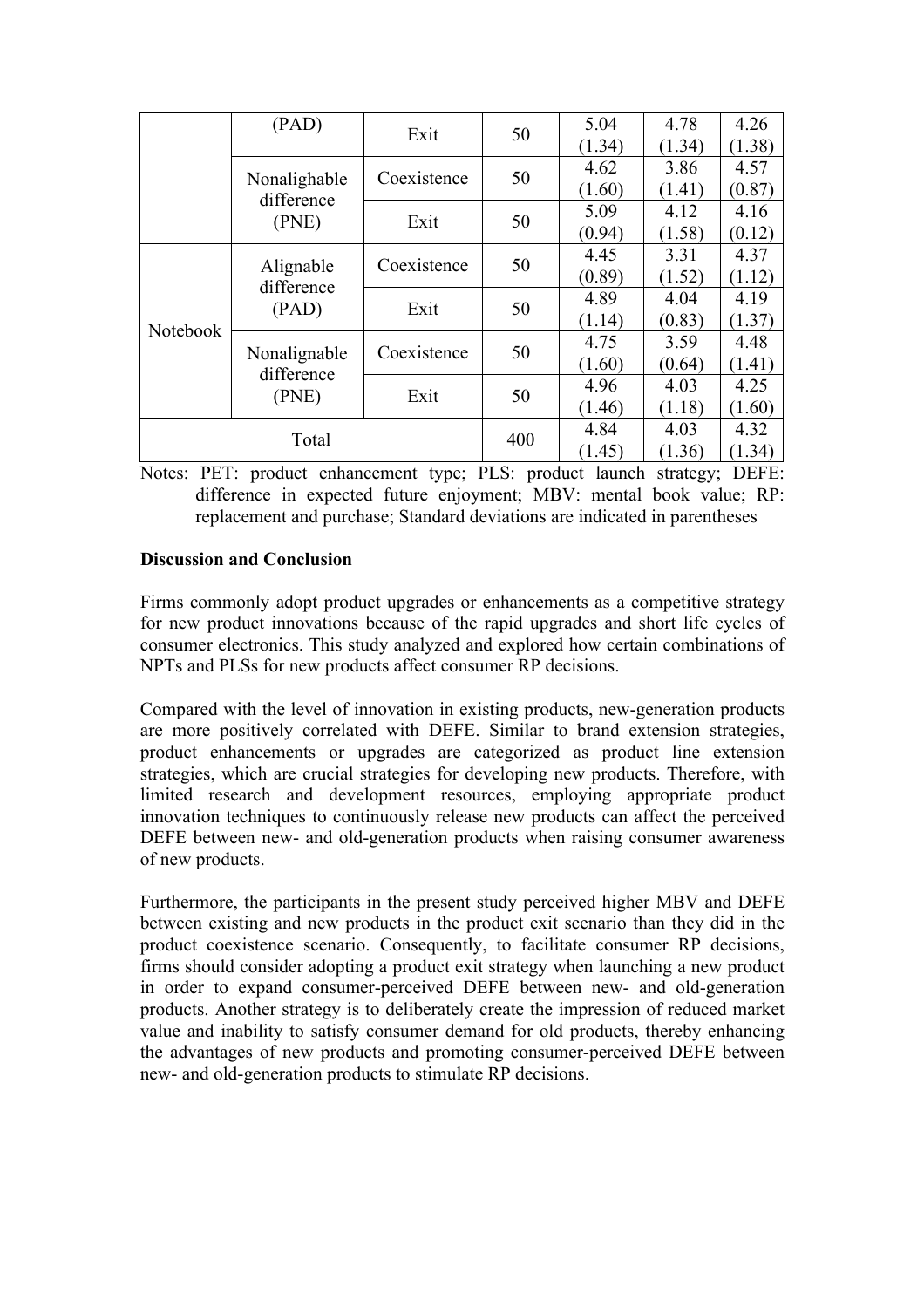# **References**

Agrawal, T., Sao, A., Fernandes, K. J., Tiwari, M. K., & Kim, D. Y. (2013). A hybrid model of component sharing and platform modularity for optimal product family design. *International Journal of Production Research, 51*(2), 614-625.

Bhat, S., Burkhard, R., O'Donnell, K. A., & Wardlow, D. L. (1998). Version 6.0. 1, anyone? An investigation of consumer software upgrading behavior. *Journal of Marketing Theory and Practice*, 87-96.

Claybaugh, C. C., Ramamurthy, K., & Haseman, W. D. (2015). Assimilation of enterprise technology upgrades: a factor-based study. *Enterprise Information Systems*(ahead-of-print), 1-34.

Crawford, C. M. C., & Di Benedetto, C. A. (2014). *New Products Management*: McGraw-Hill Education.

Damodaran, P., & Wilhelm, W. (2005). Branch-and-price approach for prescribing profitable feature upgrades. *International Journal of Production Research, 43*(21), 4539-4558.

Gammoh, B. S., Voss, K. E., & Chakraborty, G. (2006). Consumer evaluation of brand alliance signals. *Psychology & Marketing, 23*(6), 465-486.

Hoyer, W. D. (1984). An examination of consumer decision making for a common repeat purchase product. *Journal of Consumer Research, 11*(3), 822-829.

Hoyer, W. D., & Brown, S. P. (1990). Effects of brand awareness on choice for a common, repeat-purchase product. *Journal of Consumer Research, 17*(2), 141-148.

Ku, H. H., Hong, M. S., & Kuo, C. C. (2010). Firm Introductory strategies of product upgrades and consumers' product replacement decisions. *NTU management review, 21*(1), 239-261.

Liu, H. H. (2013). How promotional frames affect upgrade intentions. *Journal of Economic Psychology, 39*, 237-248.

Moorthy, K. S., & Png, I. P. (1992). Market segmentation, cannibalization, and the timing of product introductions. *Management Science, 38*(3), 345-359.

Mosavi, S. A., & Ghaedi, M. (2012). Role of perceived value in explaining trust and repurchase intention in e-shopping. *African Journal of Business Management, 6*(14), 4910-4920.

Okada, E. M. (2001). Trade‐ins, mental accounting, and product replacement decisions. *Journal of Consumer Research, 27*(4), 433-446.

Okada, E. M. (2006). Upgrades and new purchases. *Journal of Marketing, 70*(4), 92- 102.